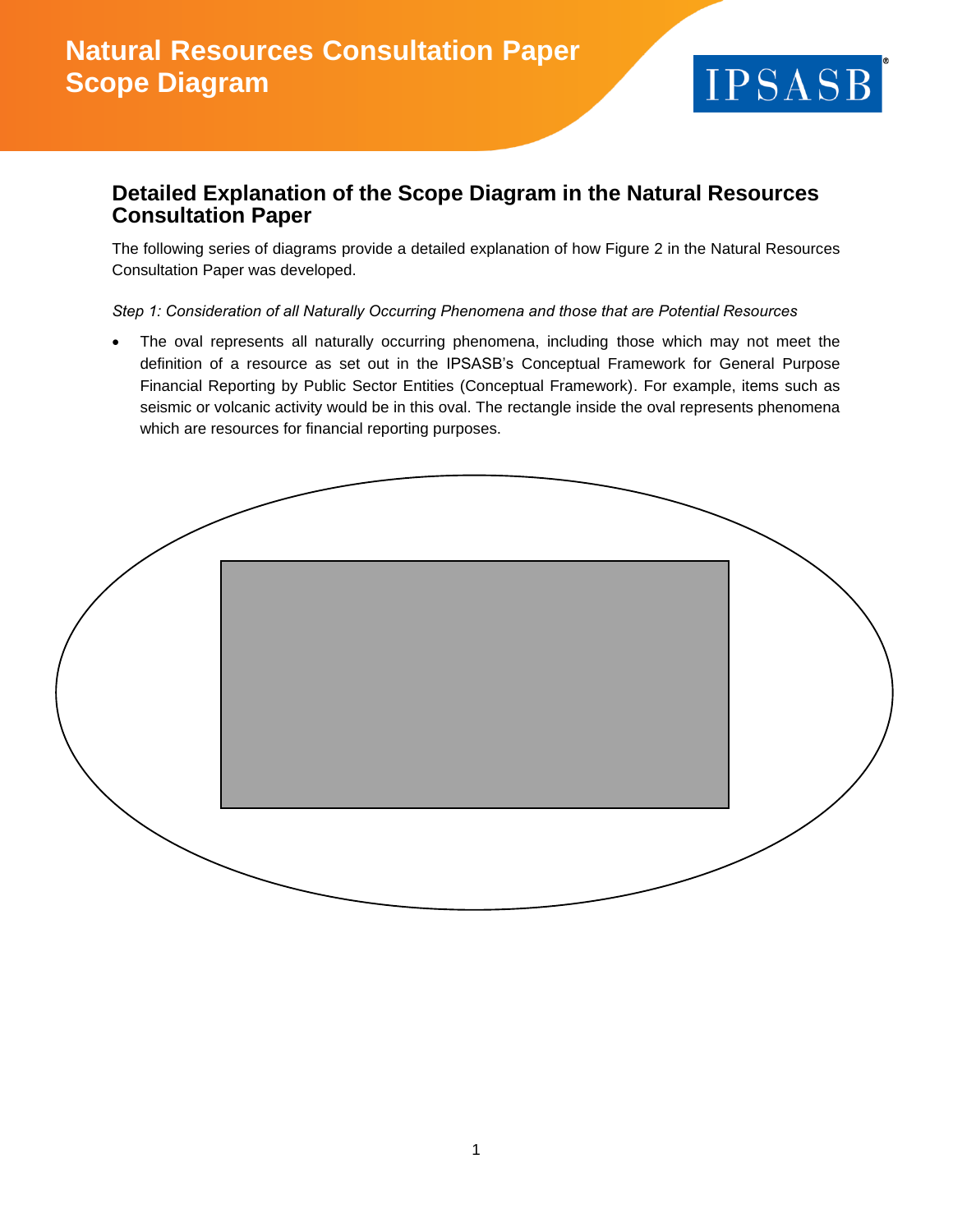

*Step 2: Distinguishing between Resources Recognized in the GPFS and Unrecognized Resources*

• In this step, a distinction is made between resources that meet the criteria to be recognized as an asset within the General Purpose Financial Statements (GPFS), and those resources which are not recognized in the GPFS but can be relevant in the broader GPFRs. Visually, this separation is denoted by the vertical blue line as shown below. To be recognized as an asset, an item must meet the definition of an asset in the IPSASB's Conceptual Framework and be measurable in a way that achieves the qualitative characteristics and takes account of constraints on information in the GPFRs. These considerations are impacted by uncertainties over the existence and measurement of the asset. Chapter 2 of the CP provides details on the recognition of assets.

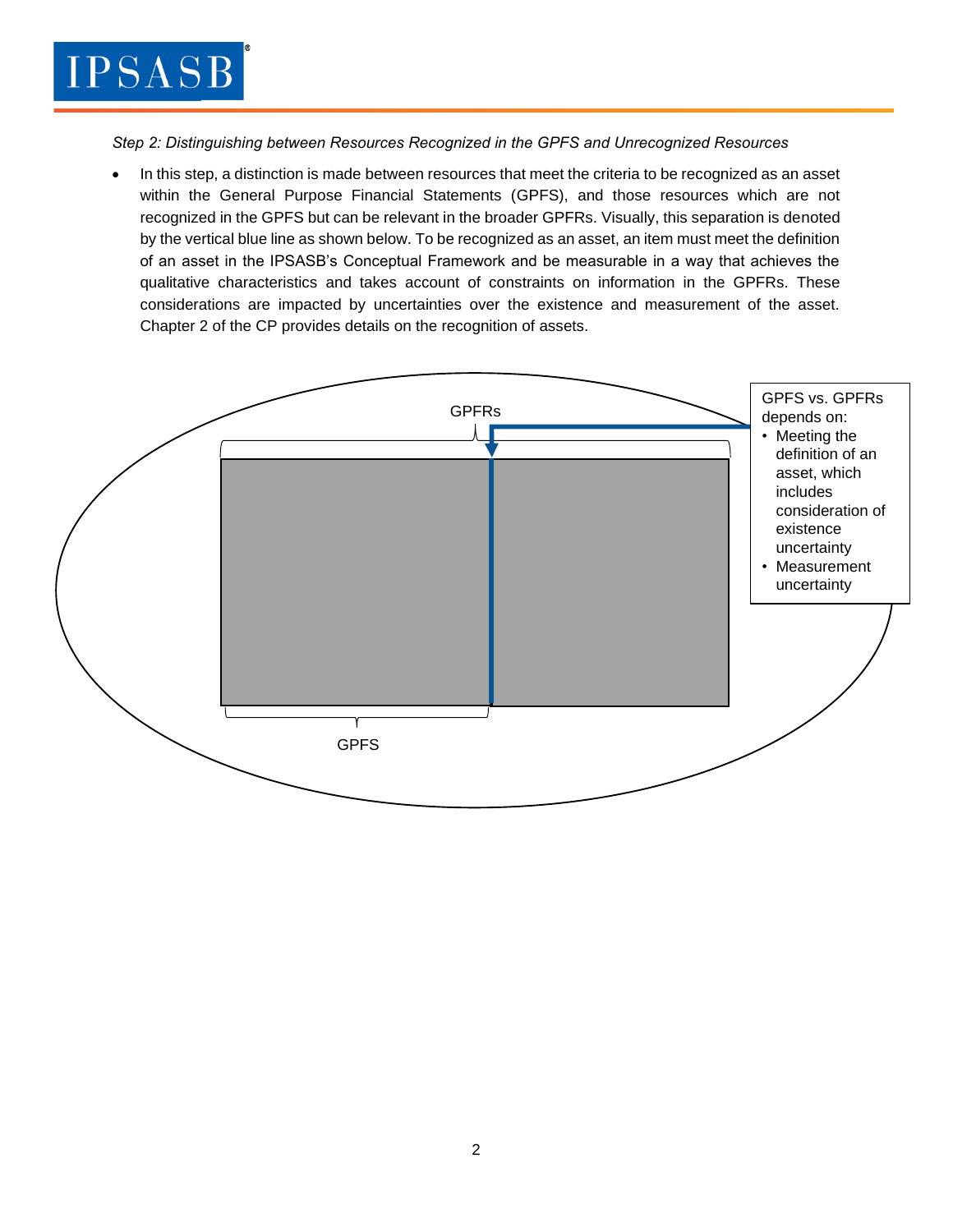

*Step 3: Consideration of whether a Resource is in its Natural State*

• For resources which are recognized in the GPFS, this next step applies the general description of natural resources and considers whether the resource is in its natural state. This is visually represented by the orange horizontal line which separates items which meet the description of natural resources, i.e., naturally occurring resources in their natural state, to the top half of the GPFS portion of the diagram and items which are not in its natural state to the bottom half.

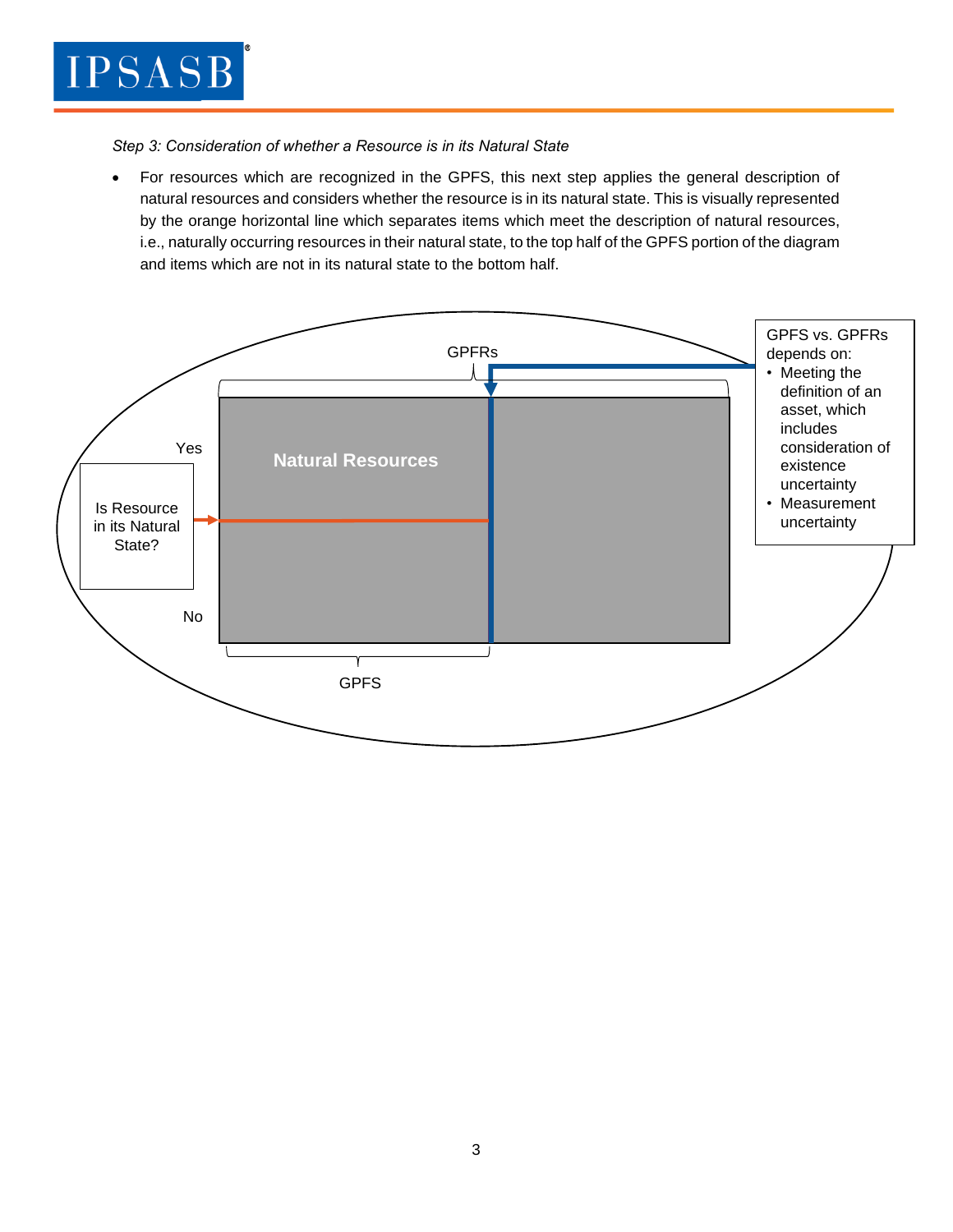*Step 4: Distinction between Tangible and Intangible Resources*

- In this step, the GPFS portion is further subdivided into resources which are tangible in nature and resources that are intangible. Together with the orange line from Step 3, the GPFS section is now divided into 4 boxes: 1) intangible natural resources (box  $\bullet$ ), 2) tangible natural resources (box  $\bullet$ ), 3) intangible resources which are no longer in its natural state (box  $\bigcirc$ ), and 4) tangible resources which are no longer in its natural state (box  $\bullet$ ).
- Box  $\bullet$  in the diagram below represents intangible natural resources, such as the electromagnetic spectrum. As noted in paragraph **Error! Reference source not found.**, the IPSASB may consider guidance relating to the access of such intangible natural resources as part of its limited scope update of IPSAS 31, *Intangible Assets*.
- As noted in paragraph **Error! Reference source not found.**, the focus of this CP is tangible natural resources, which are represented by the green box  $\bullet$  below.
- Resources which are not in their natural state are likely to be within scope of existing IPSAS. Intangible resources which are not in their natural state are likely within the scope of IPSAS 31 and represented in box  $\Theta$  below. Tangible resources which are not in their natural state are likely to be within the scope of IPSAS 12, *Inventories*, IPSAS 17, *Property, Plant, and Equipment*, and IPSAS 27, *Agriculture*, and represented by box  $\bullet$  below.
- While items falling within the scope of IPSAS 12, IPSAS 17, and IPSAS 27 do not meet the description of natural resources, the delineation between these items and natural resources are briefly discussed in Chapters 3-5 of the CP.

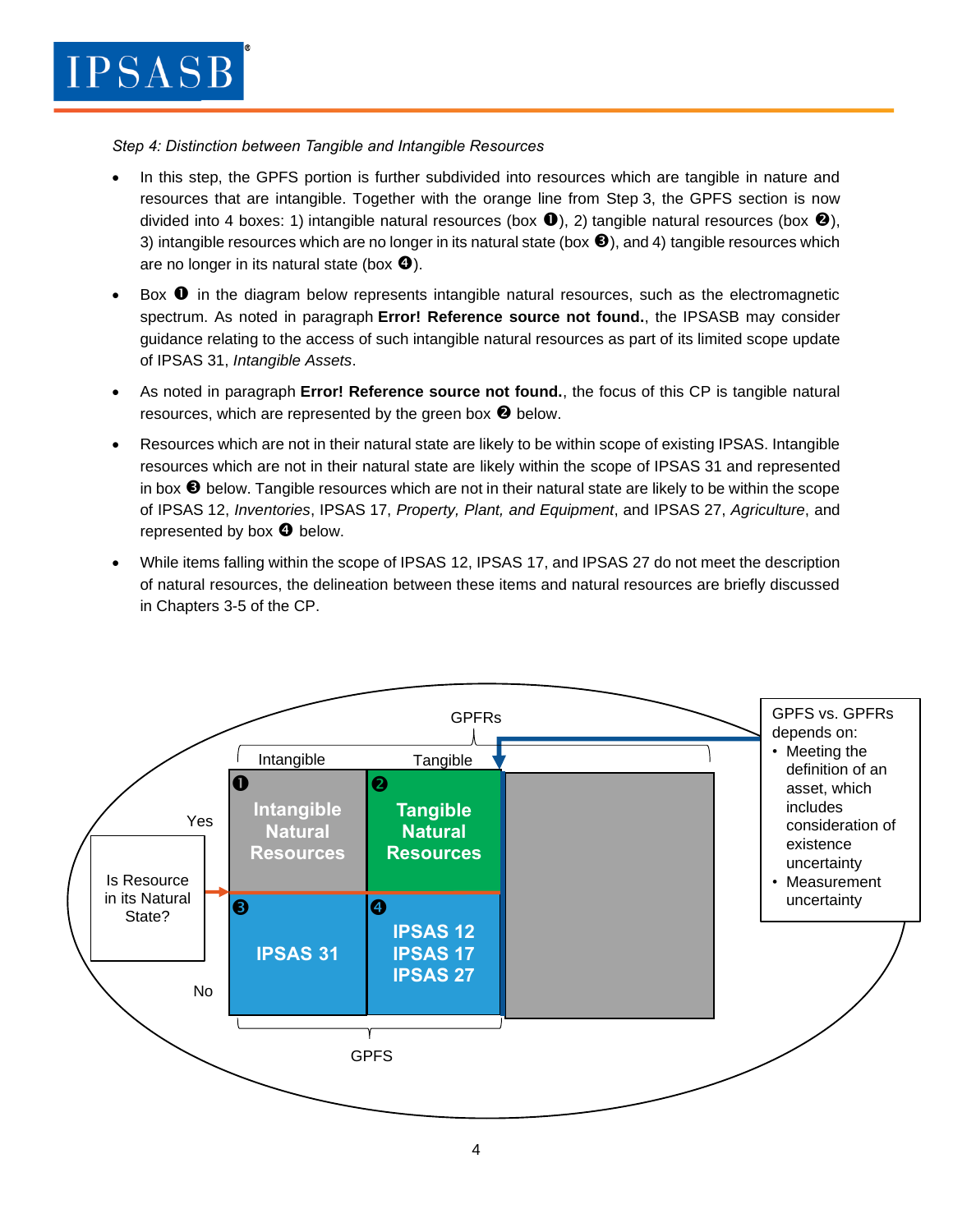*Step 5: Consideration of Resources which could be Relevant to the Broader GPFRs*

- This step adds consideration of resources which do not meet the criteria to be recognized as assets within the GPFS but could be relevant in the broader GPFRs.
- Although the current IPSAS suite of guidance does not specifically address natural resources, the IPSASB's existing Recommended Practice Guidelines (RPG) may be applicable to both recognized and unrecognized natural resources which are relevant to an entity's long-term financial sustainability, financial statement discussion and analysis, and service performance reporting. The application of the RPGs to natural resources is discussed in Chapter 6 of the CP and is represented by box  $\bullet$  below.
- In addition to the existing RPGs, the IPSASB may consider providing additional guidance in the future on broader GPFRs which relate to natural resoures, such as potential reporting on sustainability and reporting on issues such as climate change risks. These items are represented in box  $\Theta$  below.